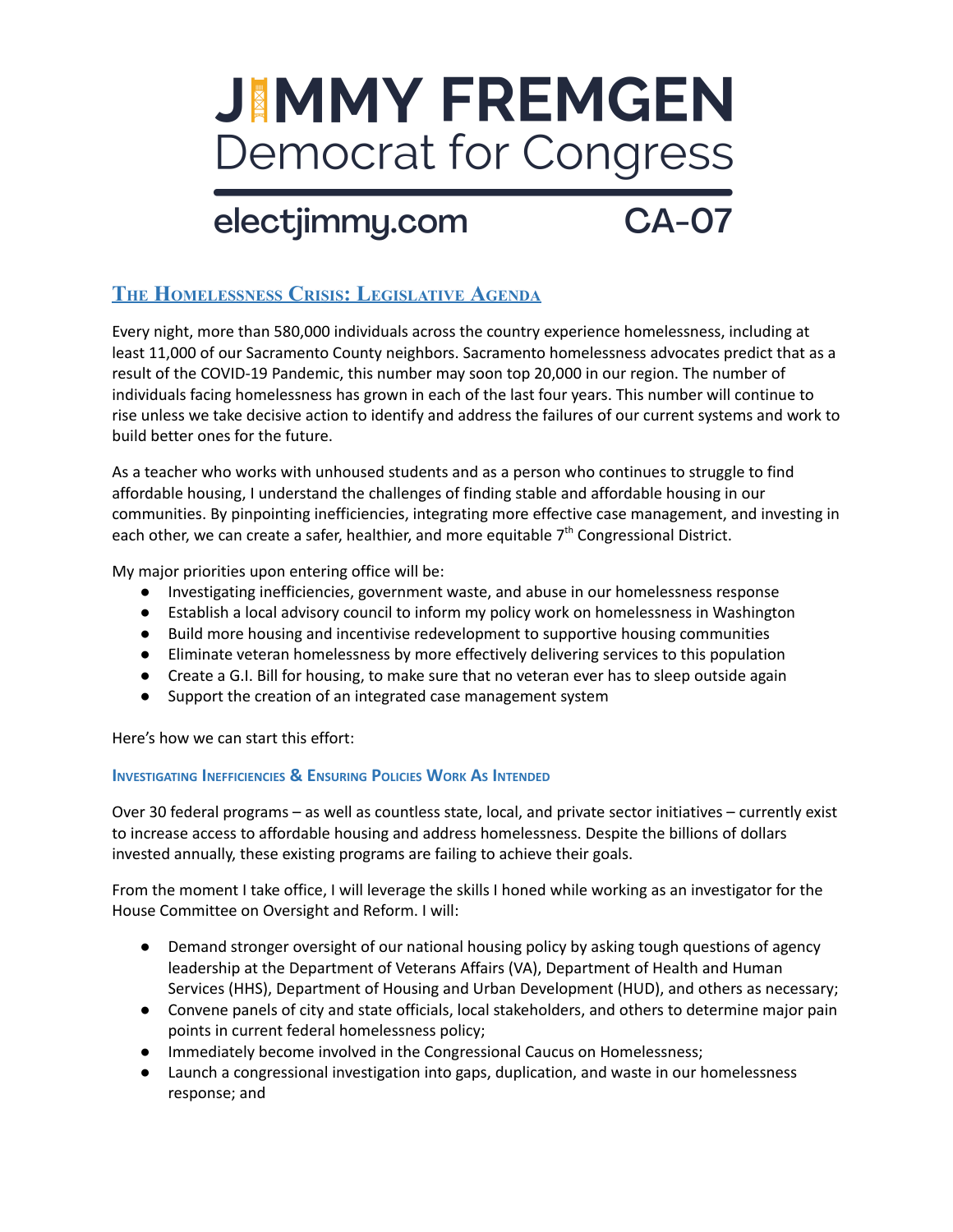● Establish a CD-07 Congressional Homelessness Advisory Council to inform my policy work and ensure my legislative activity is based on issues affecting our district in real time.

Using this information, we can create a more detailed portrait of our investments so that we can root out areas of administrative waste, end inefficient initiatives, and learn how to more effectively allocate our resources.

#### **REINVESTING IN PEOPLE AND PLACES**

Ultimately, creating the most effective approach to homelessness means investing in the wellbeing of our neighbors and our communities.

#### *Build More Housing*

There is no way around it, Homelessness is being perpetuated by a lack of housing stock. In the 1930's-1970's the federal government built millions of units of housing, primarily aimed at working and middle class families. In the 1970's policy changed, leading to a process that relied on housing vouchers and expecting renters to identify their own housing in the existing market. In our modern era, families struggle to find a home that they can live in that will take their voucher, much less a home that they *want* to live in. According to the *Sacramento Bee*, Sacramento has the highest number of families living outdoors anywhere in the nation, second only to Long Beach, CA. In working in the community, I have met a number of these families, many of whom are on waiting lists more than two years long to use the vouchers they have been issued for housing.

In 1999, Congress passed the Faircloth Amendment, which requires that for every new single unit of public housing, another must be destroyed or sold to a private party. I support eliminating the Faircloth Amendment and removing the unnecessary hurdles and delays that discourage the development of affordable housing. Once elected to Congress, I will work to make sure that the federal government again gets into the business of creating good paying domestic jobs at the same time that we are housing the most vulnerable amongst us. This will drive economic development in communities across the nation, provide stability to those wavering in and out of homelessness, and provide job skills and workforce training that will benefit our country for a generation.

#### *Opening Doors: Unlocking the Potential of Existing Infrastructure and Housing*

In Sacramento, we can have the infrastructure to be able to safely house everyone in our community if we reimagine our use of existing resources. At all levels of government, we should incentivize the rezoning and redevelopment of vacant properties for affordable housing. We can do this by increasing available tax credits and by bolstering federal grant support for such renovations.

I will also direct the Federal Housing Administration to study the feasibility of extending homeownership programs to include manufactured and "tiny" homes. This will decrease the barrier of entry to long term housing and increase personal buy-in for individuals and families working to build financial stability and personal security. I will work with local jurisdictions to identify federal funding sources to purchase or rezone land for the creation of these supportive housing communities.

#### **ENSURING OUR HOUSING POLICIES SERVE THOSE WHO SERVED OUR NATION**

Those who serve our country should never have to sleep on the street. According to data from HUD, approximately 80,000 veterans – including approximately 500 in Sacramento County alone – experience homelessness each year. This is a problem with a solution, we can take action to fix this.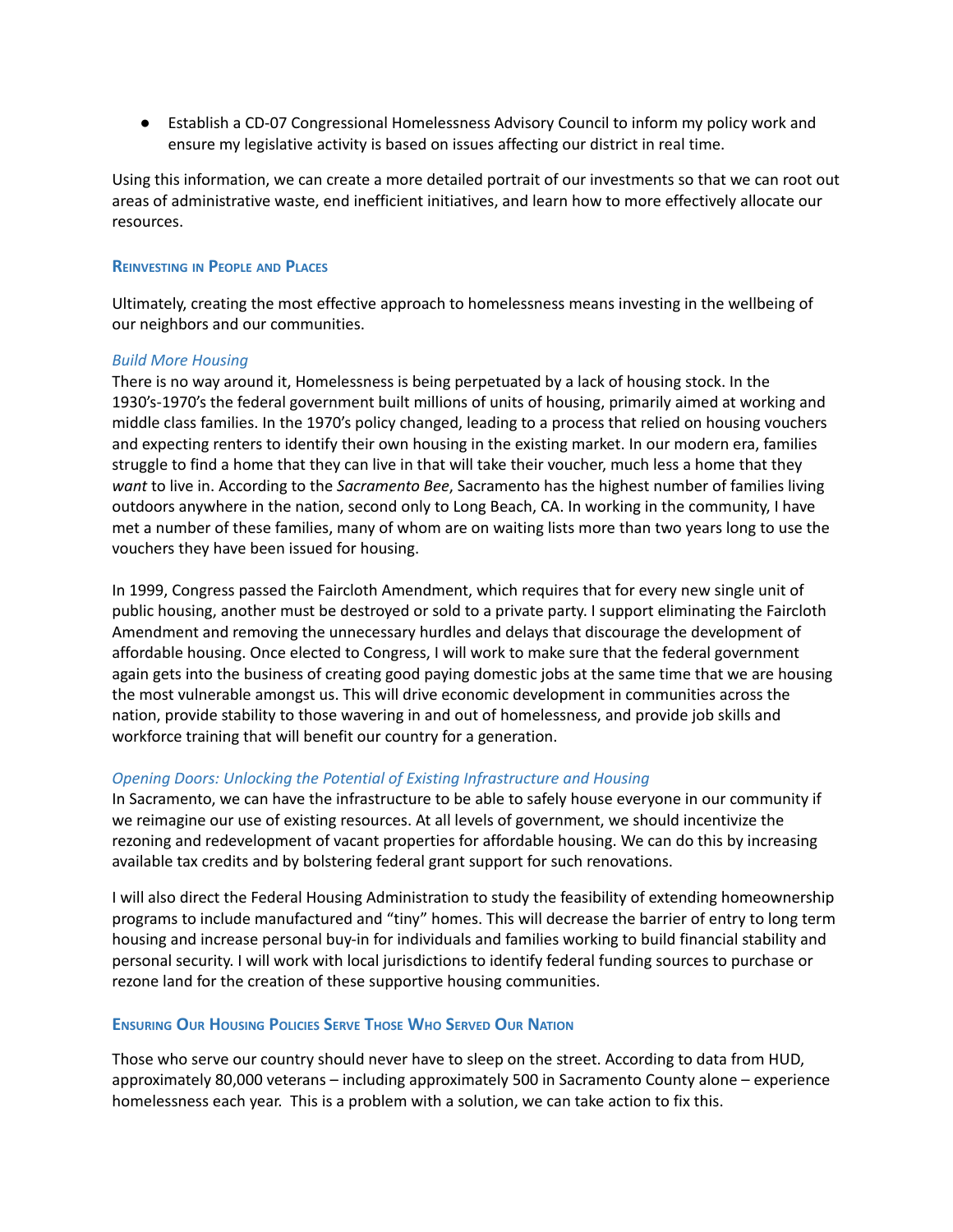As a result of their service, veterans are entitled to certain federal benefits, including health care for service-connected conditions through the VA and educational benefits under the G.I. Bill. Unfortunately, we have yet to guarantee our veterans housing. My plan would change that.

Since its inception in 1944, the G.I. Bill has helped more than 25 million veterans and their families access an affordable education. Building on this success, in my first term, I will introduce a Housing G.I. Bill to help veterans access affordable housing. My Housing G.I. Bill will create a program within the VA to provide housing vouchers and other support to low-income veterans, leveraging the VA's existing information, expertise, and points of contact with veterans and their families. This will help increase knowledge of the program within the veteran population and ensure those who have interacted with the VA for healthcare, education, employment, or other purposes can be automatically connected to the program's benefits. Moreover, it will relieve unnecessary administrative and information technology sharing burdens that would exist if the program were housed at another federal agency.

Currently, HUD administers the HUD-VA Supportive Housing (HUD-VASH) program to provide housing vouchers and VA case management services to eligible veterans located near VA medical centers and deemed to reside in areas of high need. While this program provides a good baseline, my Housing G.I. Bill will go beyond this to:

- Provide vouchers allowing veterans to live in any area of the country, even if they decline to participate in case management activities through the VA;
- Create a registry of accessible housing properties that will be continually updated with data from new veteran placements so that individuals can be more effectively paired with accessible housing based on their disability status; and
- Explicitly codify the waivers relating to criminal history, mental illnesses or substance use disorders, and allowances for short-term lease terms that currently exist in administrative regulations for the HUD-VASH program.

As noted above, one of the challenges with these vouchers is the lack of availability of housing inventory. To help increase the availability of housing to veterans experiencing homelessness, my bill would eliminate the Faircloth Amendment at the same time we pass this bill into law. We will simultaneously create a market and fill its need with the passage of this legislation.

My Housing G.I. Bill would also include additional flexibilities to address some of the most common challenges faced by housing voucher recipients. So that no veteran spends a night on the street, benefits may be used for short-term housing in hotels or similar properties, or – with proper verification and added safeguards – to reimburse family members for the expense of renting out an otherwise marketable room. To address issues arising from poor credit or employment histories or a lack of current income, the bill will also cover the full cost of rent for short durations in emergency circumstances. It will further address the issue of landlord acceptance of vouchers by providing financial support and a streamlined certification process for landlords who commit to renting to veterans for set durations of time or to setting aside certain shares of their properties for veteran housing.

#### *A Program Funded in Perpetuity That Will Save Money*

Finally, my Housing G.I. Bill will include annual reporting requirements and regular program audits to ensure efficient use of resources and, to pay for the program, establish a fee tied to every defense contract. If contractors are able to profit from the instruments necessary to send our servicemembers to war, we should also be investing in supporting them once they return home. Ultimately, providing